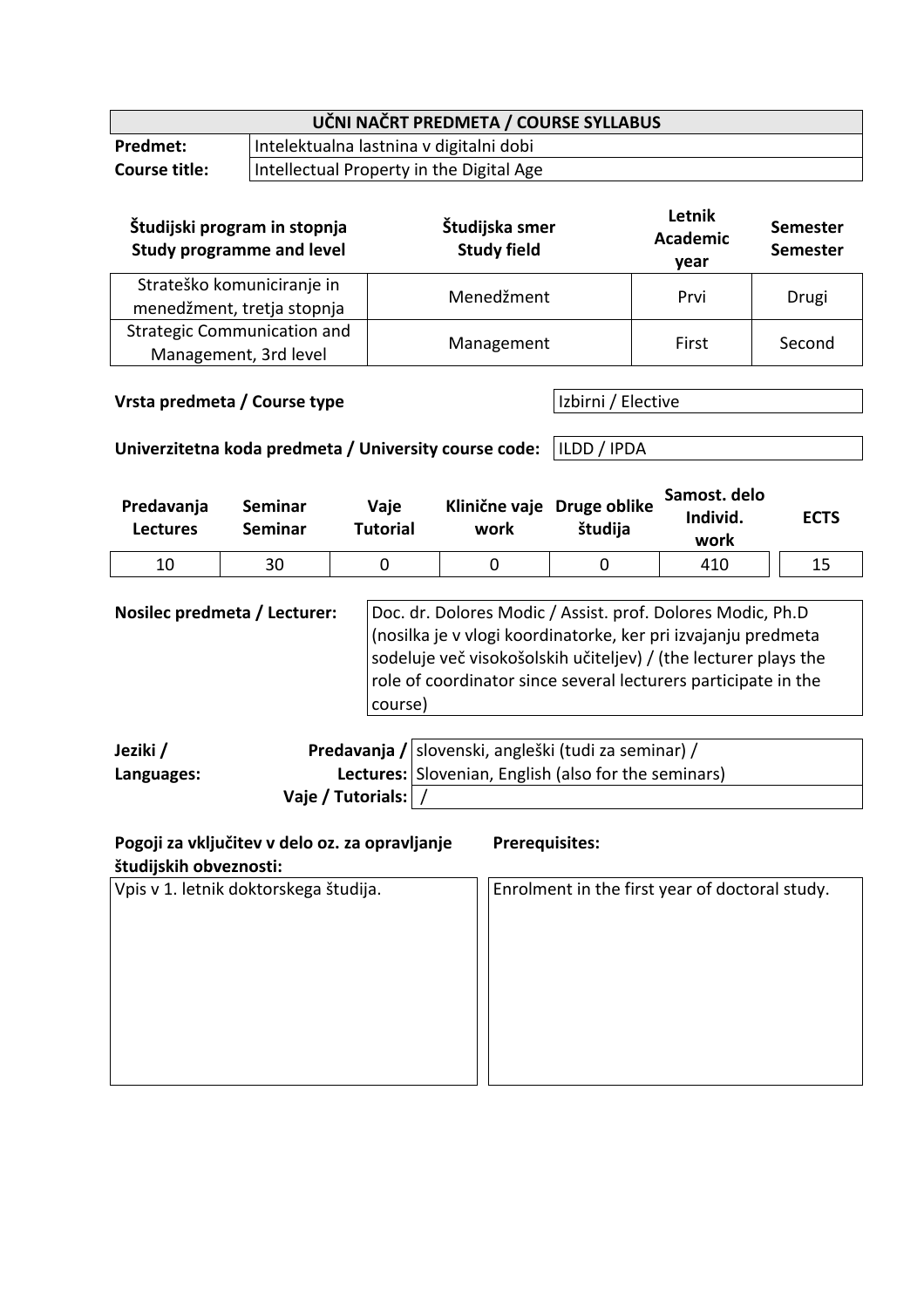| Vsebina:                                        | <b>Content (Syllabus outline):</b>                 |
|-------------------------------------------------|----------------------------------------------------|
| <b>SPLOŠNI DEL</b>                              | <b>GENERAL PART</b>                                |
| Teorije intelektualne lastnine; Intelektualna   | <b>Intellectual property theories</b>              |
| lastnina kot javno dobro                        | Utilitarian/Economic Theories; Management          |
| Utilitarne in ekonomske teorije; teorije        | theories; The Natural Rights Perspective;          |
| menedžmenta; naravno pravo; inovacijske         | Innovation Theories; Distributive and Social       |
| teorije; distributivna in družbena pravičnost   | Justice                                            |
| Teorije spodbud; ekonomske teorije stroškov     | Incentives theories; Economic Theories of Costs    |
| in koristi; odprto inoviranje                   | and Benefits; Open innovation                      |
| Pravice intelektualne lastnine                  |                                                    |
| Patenti; avtorske pravice; znamke in domene;    | Intellectual property rights                       |
| modeli; poslovne skrivnosti; druge pravice      | Patents, Copyrights, Designs,                      |
| intelektualne lastnine                          | Domains, Trademarks, Trade secrets, Other          |
|                                                 | rights                                             |
| Menedžment intelektualne lastnine v digitalni   |                                                    |
| dobi                                            |                                                    |
| Inovacijski potencial pravic intelektualne      | Intellectual property (rights) management in       |
| lastnine; IP menedžment kot proces; strateški   | the digital age                                    |
| menedžment (pravic) intelektualne lastnine;     | Innovation potential of IP(R); IP management as    |
| združevanje patentov (patentne goščave,         | a process, Strategizing IP; Patent thicket, patent |
| patentni bazeni)                                | pools                                              |
| Avtorske in sorodne pravice na spletu           |                                                    |
| Organizacije kolektivnega upravljanja;          | <b>Copyright on the Internet</b>                   |
| digitalizacija in integracija raznovrstnih del; | <b>Collective Management Organizations;</b>        |
| skupnosti na spletu in njihove stvaritve ter    | Digitization and the integration of the various    |
| stvaritve uporabnikov; odprtokodno programje    | classes of works; Online communities, their IP     |
| in odprte licence, pravično deljenje in         | creations and user-generated content; Open         |
| neprostovoljne (nujne) licence                  | licenses and virtual contracts; fair use/dealing   |
|                                                 | and non-voluntary (compulsory) licenses            |
| <b>POSEBNI DEL</b>                              |                                                    |
| Umetna inteligenca, blockchain in IP            | <b>SPECIAL FOCI</b>                                |
| Intelektualna lastnina in masovni podatki;      | Artificial intelligence, Blockchain and IP         |
| pametne/virtualne pogodbe                       | IP and big data; smart/virtual contracts           |
| Merjenje inovacijskega potenciala in            | <b>Measuring innovation potential and</b>          |
| informatika                                     | informatics                                        |
| Osnove semantike, pridobivanja in analize IL    | The basics of sematics and IP information          |
| podatkov, varovanje baz podatkov;               | retrieval; database protection; disambiguation     |
| razdvoumljanje in drugi problemi; novi formati  | and other common problems of patent                |
| (npr. t.i. 'Povezani podatki' kot metoda objave | infomatics, new formats (e.g. LOD as a method      |
| strukturiranih podatkov z uporabo standardnih   | of publishing structured data using standard       |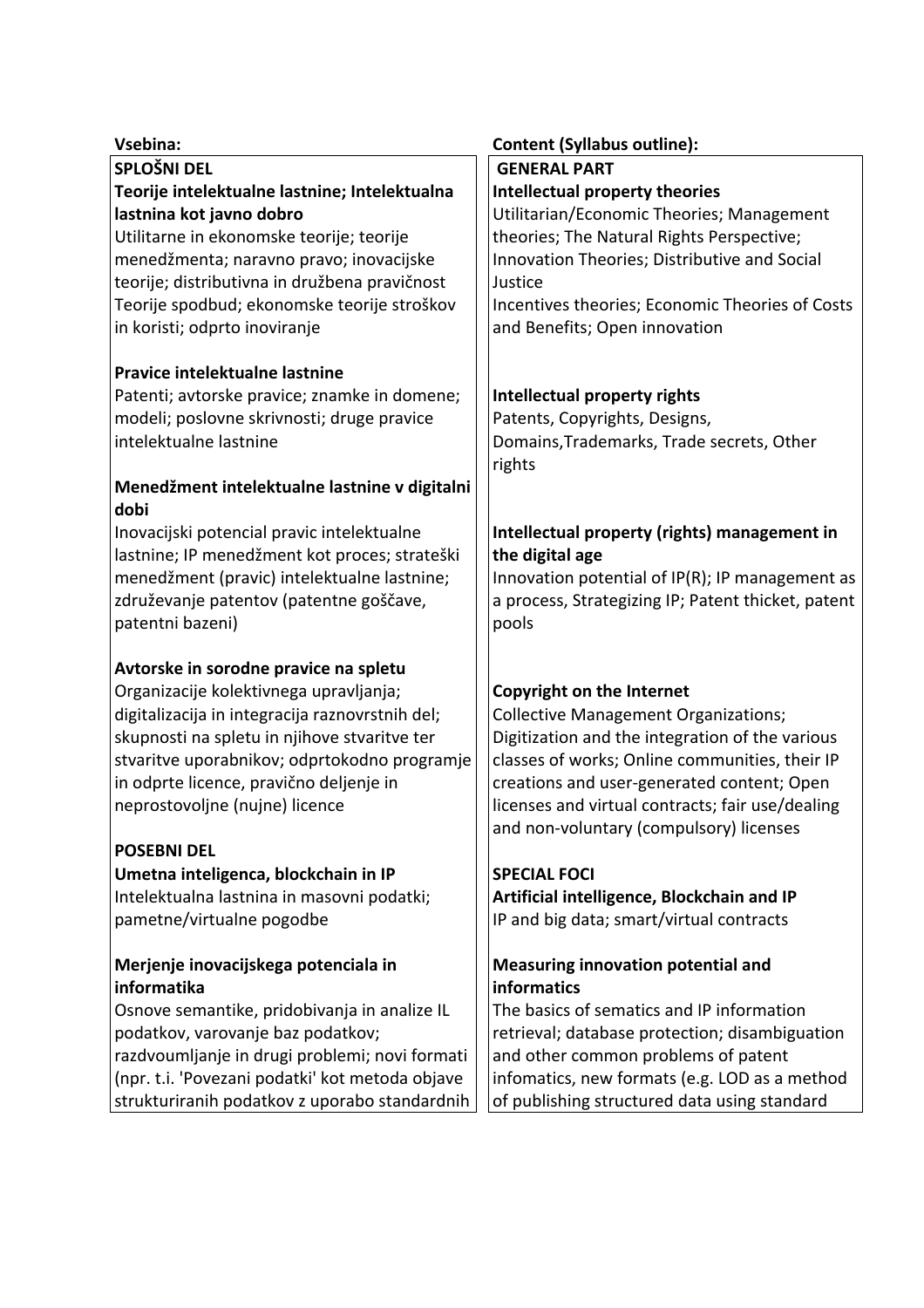spletnih tehnologij); intelektualna lastnina in inovacije za prehod v krožno gospodarstvo

**Avtorske pravice v spletnih skupnosti: primer fanfikcije**

web technologies); Intellectual property and innovation for circular transitions

**Copyright in online communities: the case of fanfiction.**

### **Temeljna literatura in viri / Foundational literature and sources:**

#### **Knjige/ Books**

Menell, P. S., Lemley, M. A. & Merges, R. P. (2019): *Intellectual Property in the New Technological Age: 2019* – Chapters 1 and 2 (Retrieved from

https://ssrn.com/abstract=3415161 or http://dx.doi.org/10.2139/ssrn.3415161), Chapter 4. Modic, D. & Damij, N. (2018): *Towards Intellectual Property Rights Management: Back-office and Front-office Perspectives*. Springer.

Elkin-Koren, N., & Salzberger, E. (2013): *The law and economics of intellectual property in the digital age: the limits of analysis*. Routledge – Only Chapters 2.4, 2.5, 3, 5.4, 5.5, 6.

#### **Članki / Articles**

Grupp, H. & Schmoch, U. (1999): Patent statistics in the age of globalisation: new legal procedures, new analytical methods, new economic interpretation. *Research Policy*, *28(4),* pp. 377–396.

Mazzoleni, R. & Nelson, R. R. (1998): Economic theories about the benefits and costs of patents. *Journal of economic issues*, *32(4)*, pp. 1031–1052.

Savelyev, A. (2018): Copyright in the blockchain era: Promises and challenges. *Computer law & security review*, 34(3), 550-561.

Shalaby, W. & Zadrozny, W. (2019): Patent retrieval: a literature review. *Knowledge and Information Systems*, pp. 1–30.

Shapiro, C. (2000): Navigating the patent thicket: Cross licenses, patent pools, and standard setting. *Innovation policy and the economy*, *1*, pp. 119–150.

#### **Konferenčni prispevki, poročila, drugo / Conference papers, reports and other**

• De la Rosa, J. L., Gibovic, D., Torres, V., Maicher, L., Miralles, F., El-Fakdi, A. & Bikfalvi, A. (2016): On intellectual property in online open innovation for SME by means of blockchain and smart contracts. *3rd Annual World Open Innovation Conf. WOIC*. Retrieved from https://www.semanticscholar.org/paper/INNOVATION-FOR-SME-BY-MEANS-OF-BLOCKCHAIN-AND-Rosa-

Gibovic/e2cd515acf268fc41879e5fc7d0e9be64971836b.

- Griliches, Z., Pakes, A. & Hall, B. H. (1986): *The value of patents as indicators of inventive activity*. NBER Working Paper No. 2083. Retrieved from https://www.nber.org/papers/w2083.
- Pham, M. T. V. (2021): *Copyright Observance in the Digital Age: Norms and Practices in Online Fanfiction Communities: PhD Thesis.* Birgmingham City Univeristy, Chapters 3 and 4. Available at: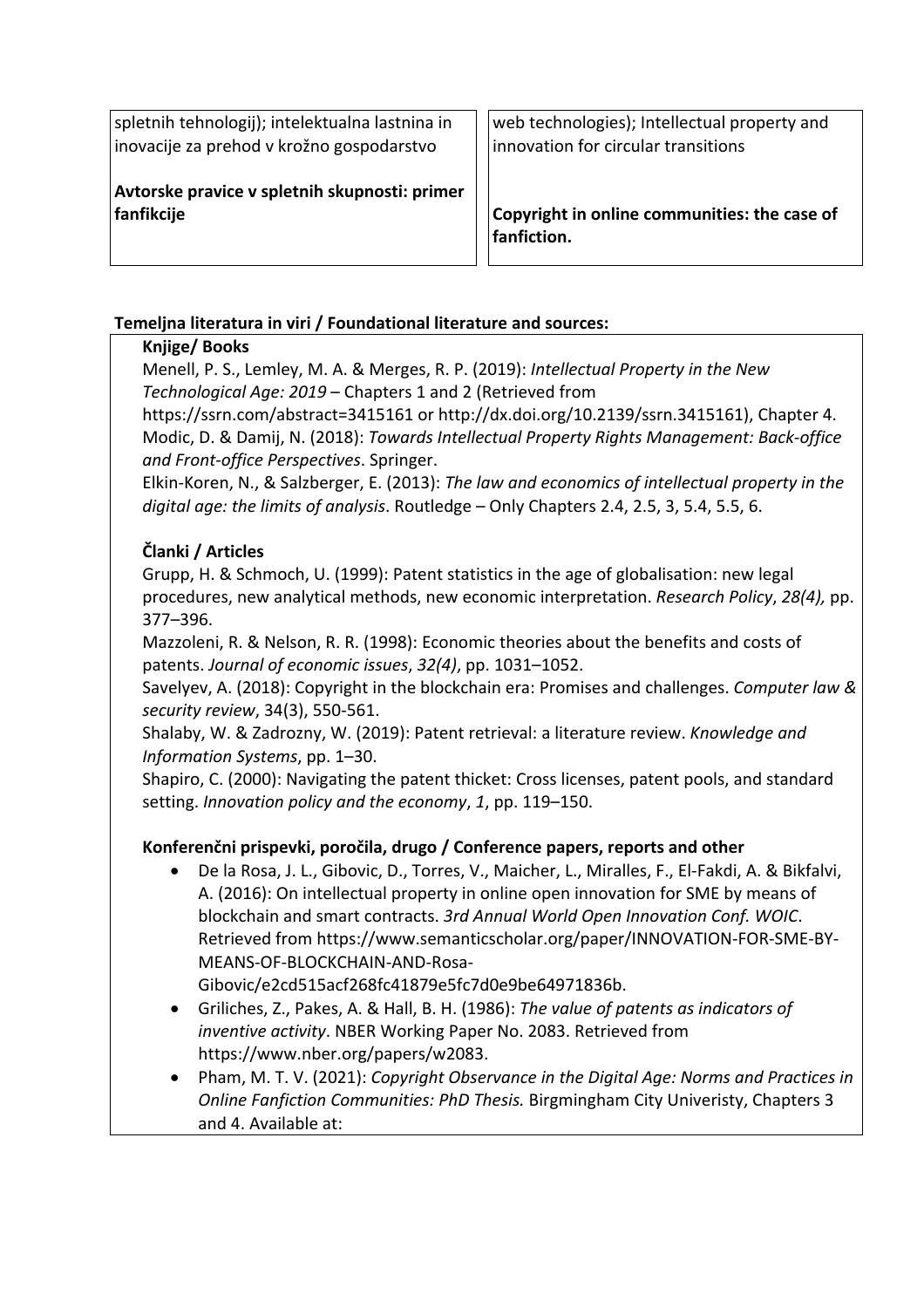http://repository.udn.vn/bitstream/handle/DHDN\_125/596/PhamMinhThyVan.TT.pdf ?sequence=1.

• Wang, Q., & Keith, S. (2021): *News aggregators and copyright in the European Union and the United States in the digital age: Evolution, comparisons, and implications.* First Monday, Available at: https://journals.uic.edu/ojs/index.php/fm/article/download/11680/10216.

Dodatni najnovejši viri po izbiri predavateljev / Additional most recent sources selected by the lecturers.

**Cilj predmeta** je, da študenti spoznajo teoretične podlage intelektulne lastnine ter relevantne koncepte, predvsem tudi v luči novih sprememb v okolju. Pri predmetu bodo študenti spoznali tudi ustrezne metodološke pristope ter bodo po koncu predmeta sposobni samostojno oblikovati in analizirati znanstveni problem na področju intelektualne lastnine.

#### **Pridobitev splošnih kompetenc**:

- ustvarjanje novega znanja, ki pomeni relevanten prispevek k razvoju znanosti;
- sposobnost identificiranja danega raziskovalnega problema, njegove analize ter možnih rešitev;
- sposobnost oblikovanja in implementacije izvirnih znanstvenih rešitev danih družbenih problemov;
- sposobnost obvladanja standardnih metod, postopkov in procesov raziskovalnega dela na področju strateškega komuniciranja oziroma menedžmenta;
- sposobnost predstavitve pridobljenih znanstvenih izsledkov v obliki publikacij v mednarodni znanstveni periodiki.

#### **Pridobitev predmetno specifičnih kompetenc**:

• sposobnost samostojnega znanstvenega dela na področju intelektualne lastnine;

### **Cilji in kompetence: Objectives and competences:**

**The goal of the course** is for students to gain insights into major theories related to intellectual property. Furthermore, the students gain an understanding of related relevant concepts, especially in the light of changes in the environment. Appropriate methodological approaches are showcased, and the students gain the ability to independently formulate and analyse relevant problems in the field of intellectual property.

### **Acquisition of general competences**:

- creation of new knowledge, which represents a relevant contribution to the development of science;
- ability to identify a given research problem, its analysis and possible solutions;
- ability to design and implement the original scientific solutions to given social problems;
- ability to master standard methods, procedures and processes of research work in the field of strategic communication or management;
- the ability to present the obtained scientific results in the form of publications in international scientific journals.

## **Acquisition of course-specific competences**:

• ability to conduct independent scientific work in the area of intellectual property;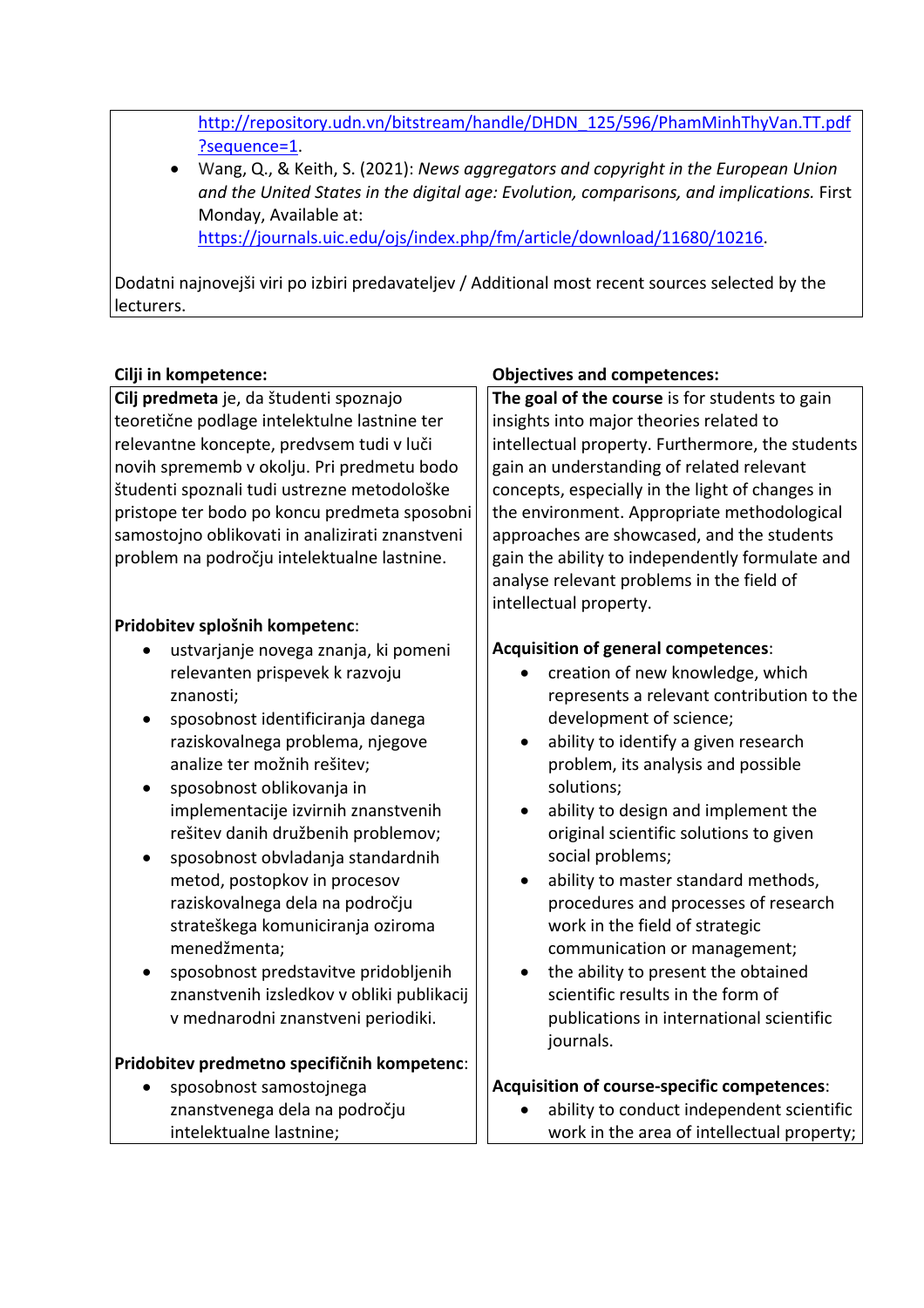| sposobnost za reševanje konkretnih       | ability to solve concrete research       |
|------------------------------------------|------------------------------------------|
| raziskovalnih problemov na različnih     | problems in different fields of          |
| področjih komuniciranja in               | communication and management in          |
| menedžmenta v sodobni družbi;            | contemporary society;                    |
| sposobnost samostojnega raziskovalno-    | the ability of independent research and  |
| razvojnega dela in vodenje raziskovalne  | $\bullet$                                |
| skupine;                                 | development work and leading a           |
| poznavanje pomena kakovosti in           | research group;                          |
| $\bullet$                                | knowledge of the importance of quality   |
| prizadevanje za kakovost znanstvenega    | $\bullet$                                |
| dela skozi avtonomnost,                  | and striving for the quality of          |
| (samo)kritičnost, (samo)refleksivnost in | professional work through autonomy,      |
| (samo) evalviranje pri                   | (self)criticality, (self)reflexivity and |
| znanstvenem delovanju.                   | (self) evaluation in professional work.  |

# **Predvideni študijski rezultati: Intended learning outcomes:**

| Znanje in razumevanje:                   | Knowledge and understanding:                |  |  |
|------------------------------------------|---------------------------------------------|--|--|
| Študent/študentka:                       | Student:                                    |  |  |
| demonstrira poznavanje ključnih          | demonstrates knowledge of basic             |  |  |
| pojmov in teorije intelektualne          | intellectual property concepts and          |  |  |
| lastnine;                                | theories;                                   |  |  |
| demonstrira sposobnost samostojnega      | demonstrates the ability of individual      |  |  |
| $\bullet$                                | $\bullet$                                   |  |  |
| in neodvisnega raziskovalnega dela na    | and independent research work in the        |  |  |
| področju študij intelektualne lastnine;  | field of intellectual property studies;     |  |  |
| demonstrira sposobnost prezentacije      | demonstrates the ability of presenting      |  |  |
| ٠                                        | $\bullet$                                   |  |  |
| svojih raziskovalnih rezultatov na       | the acquired research results in scientific |  |  |
| znanstvenih srečanjih in v znanstvenih   | meetings and publications - including       |  |  |
| publikacijah - vključujoč napisati       | being able to write a scientific article on |  |  |
| znanstveni članek na temo                | the selected topics at the intellectual     |  |  |
| intelektualne lastnine v digitalni dobi; | property in the digital era;                |  |  |
| izkaže sposobnost pridobiti, procesirati | gains the ability to collect, process and   |  |  |
| $\bullet$                                | ٠                                           |  |  |
| in uporabiti podatke povezane z          | use data connected to intellectual          |  |  |
| intelektualno lastnino.                  | property.                                   |  |  |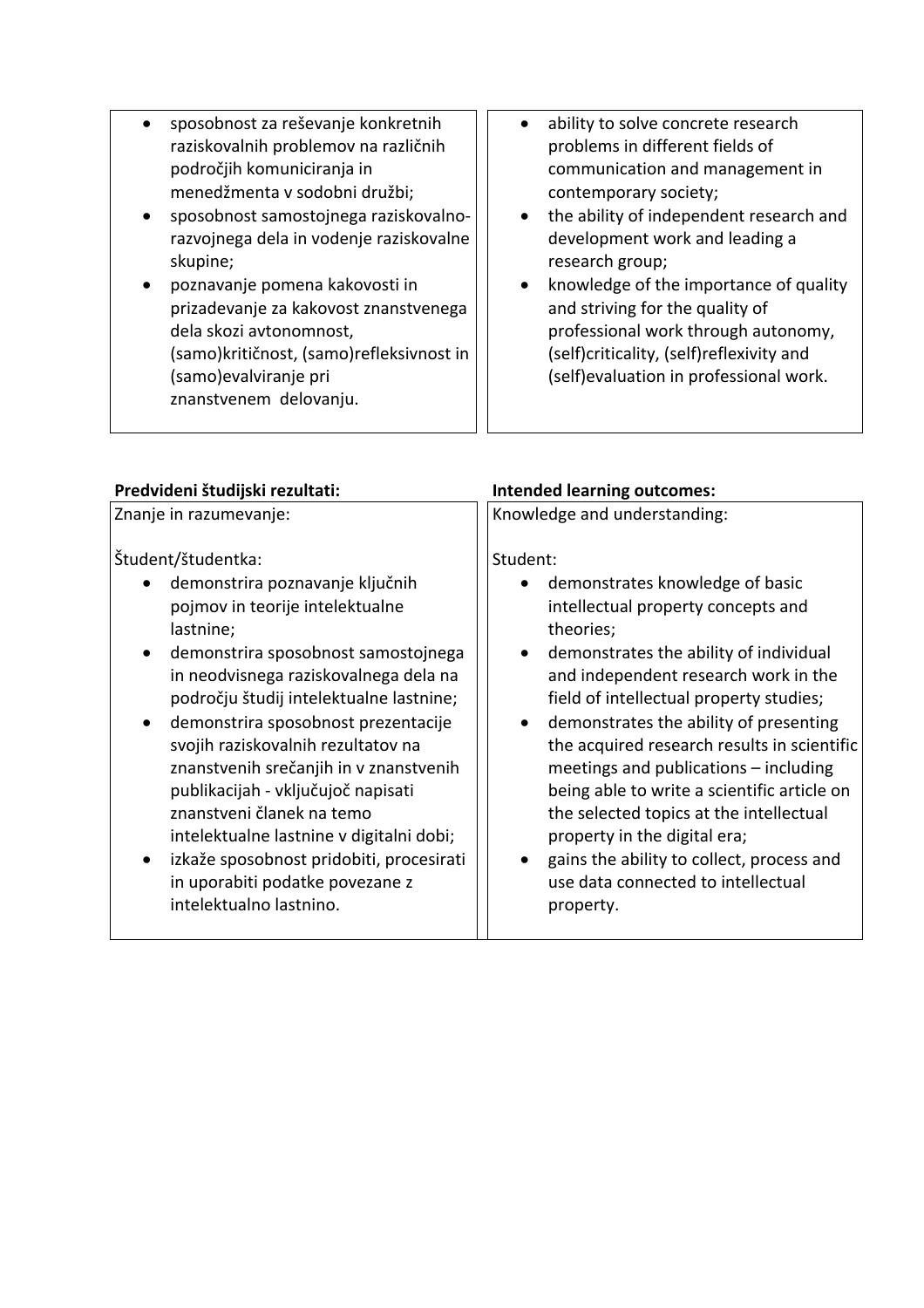| Metode poučevanja in učenja:                | Learning and teaching methods:          |
|---------------------------------------------|-----------------------------------------|
| predavanja z aktivno udeležbo               | lectures with active participation of   |
| doktorandov (razlaga, diskusija, vprašanja, | doctoral students (explanations,        |
| primeri);                                   | discussion, case);                      |
| seminarsko delo (refleksija izkušenj,       | - seminar work (reflecting experience,  |
| projektno delo, diskusija, poročanje o      | discussions, reporting on work done -   |
| opravljenjem delu-članku, sporočanje        | research article, feedback information, |
| povratne informacije, dodatna razlaga);     | additional explanations);               |
| uporaba spletne učilnice oziroma drugih     | use of online classroom or other        |
| sodobnih IKT orodij;                        | contemporary ICT tools;                 |
| individualno delo študentov (samostojen     | individual students' research work      |
| študij literature, priprava razširjene      | (independent study of literature,       |
| raziskovalne naloge).                       | preparing the extended research paper). |

Delež (v %) /

| Načini ocenjevanja:                                                                                                                                                                                               | Weight (in %) | Assessment:                                                                                                                                                                                                              |
|-------------------------------------------------------------------------------------------------------------------------------------------------------------------------------------------------------------------|---------------|--------------------------------------------------------------------------------------------------------------------------------------------------------------------------------------------------------------------------|
| Način (pisni izpit, ustno izpraševanje,<br>naloge, projekt):                                                                                                                                                      |               | Type (examination, oral, coursework,<br>project):                                                                                                                                                                        |
| Razširjena raziskovalna naloga (cca.<br>5000 besed), ki se lahko poteguje za<br>objavo v mendnarodni recenzirani<br>reviji/ monografiji ali za prezentacijo na<br>mednarodni znanstveni konferenci/<br>delavnici. | $100\%$       | Extended research paper (cca. 5000<br>words) able to compete for publication<br>in an international peer reviewed<br>journal/monograph or for the<br>presenation at the international<br>scientific conference/workshop. |
| Ocenjevalna lestvica – skladno s<br>Pravilnikom o preverjanju in<br>ocenjevanju znanja.                                                                                                                           |               | The grading scale is harmonized with the<br>Rules for verification and evaluation of<br>knowledge.                                                                                                                       |

#### **Reference nosilca / Lecturer's references:**

• MODIC, D. and DAMIJ, N. 2018. *Towards Intellectual Property Rights Management*. Palgrave MacMillan.

• MODIC, D., HAFNER, A., DAMIJ, N. and ČEHOVIN ZAJC, L. 2019. Innovations in Intellectual Property Rights Management: Their Potential Benefits and Limitations. *European Journal of Management and Business Economics*, 28(2): 189-203.

• MODIC, D., JOHNSON, A., VUCKOVIC, M. 2021. Towards Measuring Innovation for Circular Economy using Patent Data. In: *Research Handbook of Innovation for a Circular Economy* (eds. Jakobsen, T. Lauvås , F. Quatraro , E. Rasmussen, M. Steinmo). Edward Elgar Publishing. • MODIC, D. and YOSHIOKA-KOBAYASHI, T. 2020. Individual-Level Determinants of Academic Patent Licensing to Start-Ups: Impacts of Principal Investigators' Embeddedness in the Industry.